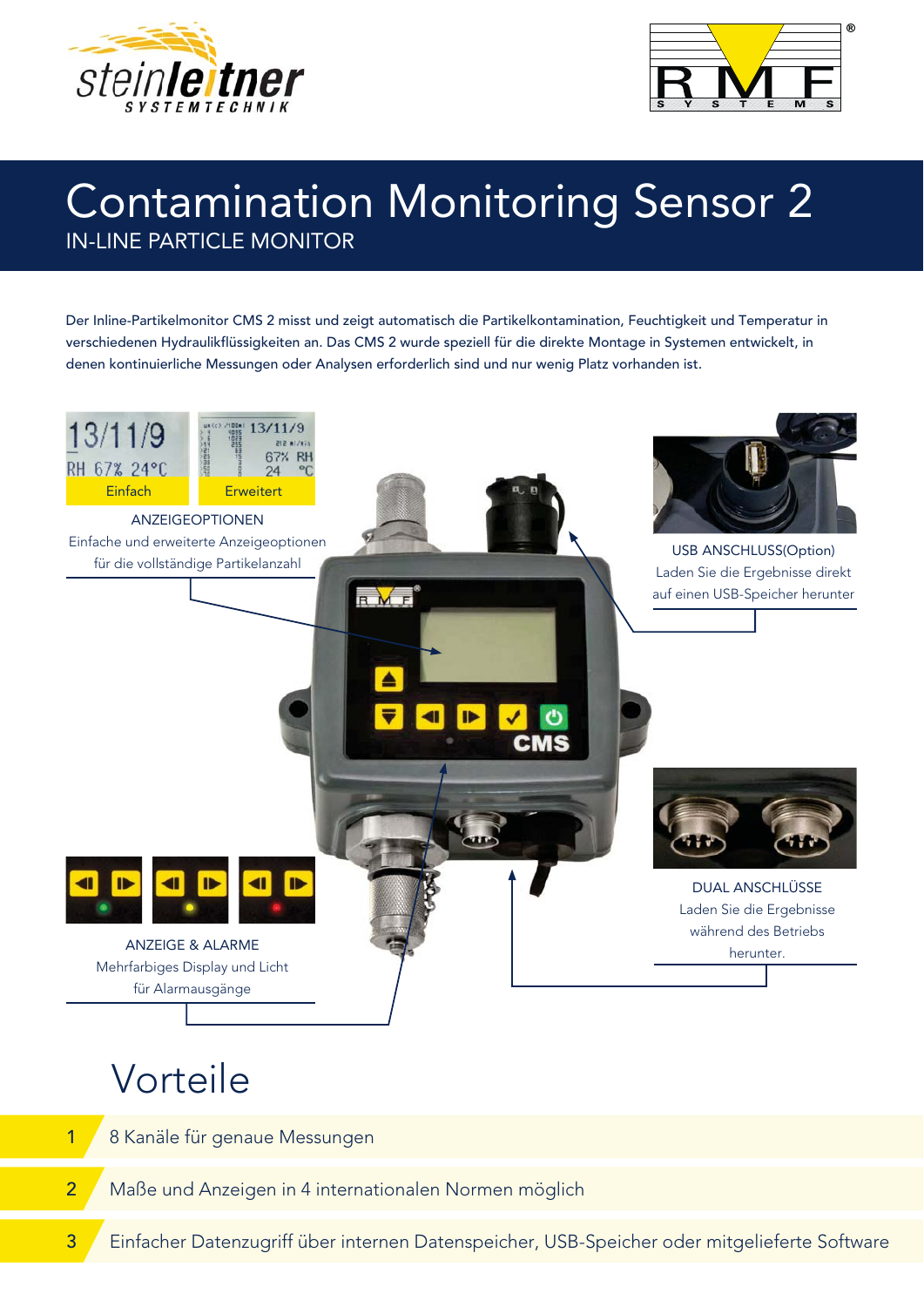## Verwandte Produkte

#### CMS-FC1

Ein druckkompensiertes Durchflussregelventil, das speziell für das CMS entwickelt wurde. Dies kann erforderlich sein, wenn die Anwendung einen Ölfluss von mehr als 400 ml / min erzeugt. Das CMS-FC1 wird mit Adaptern geliefert, mit denen das Ventil am CMS angebracht werden kann. Der Ventilauslassanschluss ist standardmäßig mit einer Minimess-Verschraubung ausgestattet.

#### **CMS-RDU**

Das CMS-RDU ist ein separates Produkt, mit dem ein CMS fernüberwacht oder gesteuert werden kann, wenn sich das CMS außerhalb der Reichweite an einem für die Anzeige ungeeigneten Ort befindet.

#### **CMS "USBI" CONVERTER**

CMS-USBi ist eine Plug & Play-Lösung zum Anschließen eines CMS an einen PC / Laptop. Es besteht aus einer USB: RS485-Schnittstelle, einem externen Stromanschluss, einem USB-Anschluss und einem vorverdrahteten CMS-Verbindungskabel. Dies bietet die Flexibilität, das CMS unter verschiedenen Bedingungen zu betreiben und Daten direkt auf Ihren PC / Laptop herunterzuladen.



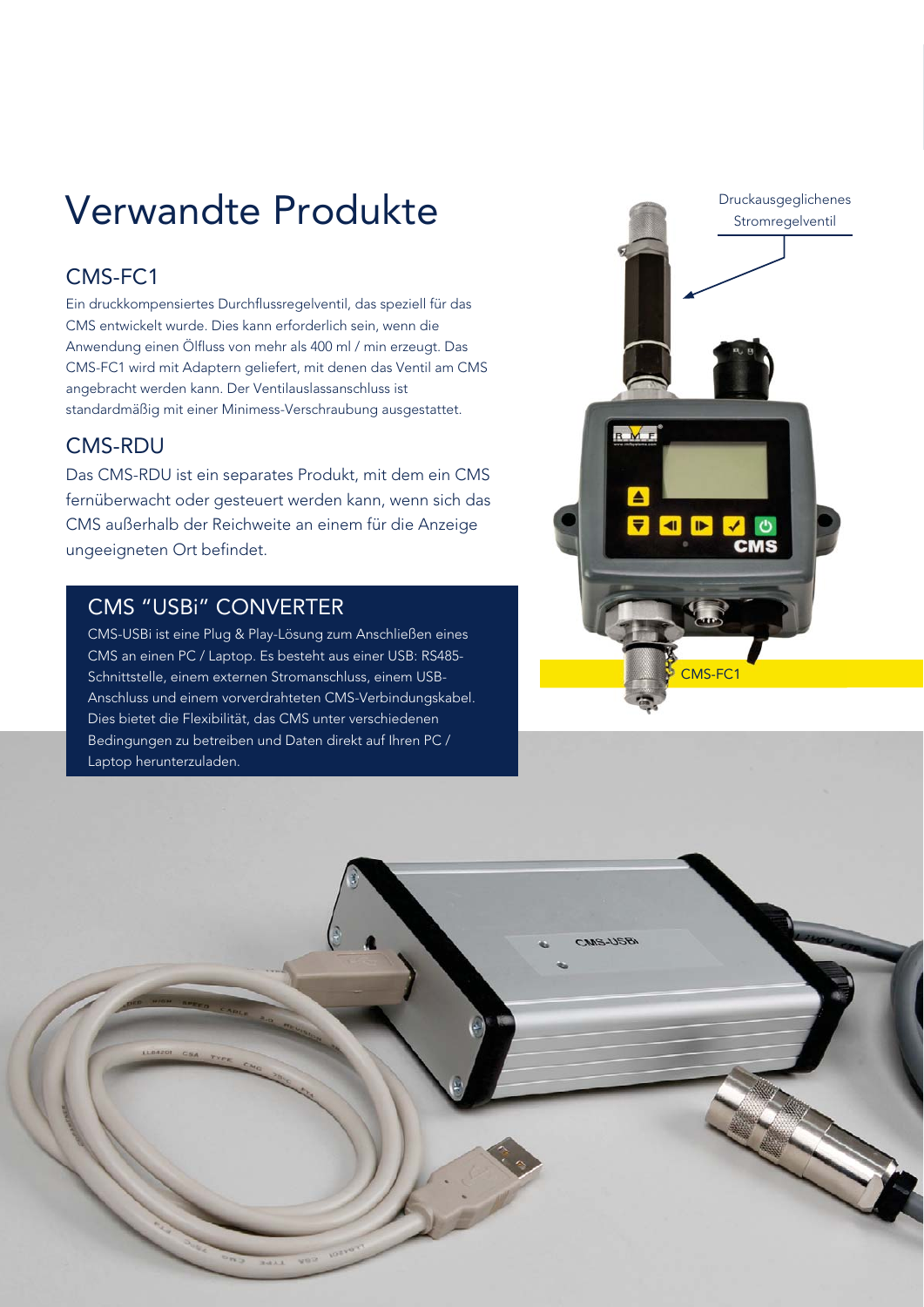# Contamination Monitoring Sensor 2

| <b>PRODUKT DETAILS</b>    |                                                                                             |
|---------------------------|---------------------------------------------------------------------------------------------|
| Formate                   | ISO 4406:1999, NAS 1638, ES4059E Table 2, AS4059E Table 1, ISO 11218                        |
| Tolleranz                 | ± 1/2 Code für 4, 6, 14 µm (c), ± 1 Code bei größeren Partikelgrößen                        |
| Kalibrierung              | Jedes Gerät ist einzeln mit ISO Medium Test Dust (MTD) kalibriert, basierend auf ISO        |
|                           | 11171 (1999) auf Geräte die von IFTS zertifiziert wurden.                                   |
| Kompatible Flüssigekeiten | Flüssigkeiten auf Mineralöl- und Erdölbasis (für andere Flüssigkeiten kontaktieren Sie uns) |
| Durchfluss                | 20-400 ml/Minute                                                                            |
| Viskosität                | max. 1000 cSt                                                                               |
| Flüssigkeitstemperatur    | $-25^\circ$ C bis $+80^\circ$ C                                                             |
| Max Arbeitsdruck          | $420$ bar                                                                                   |
| Elektrische Versorgung    | Volt 9 - 36V DC                                                                             |
| Dichtung                  | FPM (Viton)                                                                                 |
|                           | Bei Flüssigkeiten die nicht kompatibel mit FPM Dichtungen sind, kontaktieren Sie uns.       |
| Testzeit                  | Einstellbar zwischen 10 - 3600 Sekunden, Werkseinstellung 120 Sekunden                      |
| Feuchtigkeitssensor       | % RH (Relative Feuchtigkeit) ±3%                                                            |
| Temperaturmessung         | $\pm 3$ °C                                                                                  |
| Durchflussmessung         | Nur durch Indikatoren                                                                       |
| Datenspeicher             | 4000 Tests                                                                                  |
| Communication options     | RS 485, RS 232, MODBUS, CANBUS, 4-20 mA                                                     |
| Umgebungstemperatur       | -25° C bis +80° C oder -25° C bis +55° C für K Verison                                      |
| IP Schutzklasse           | IP 65/67, IK04 Aufprallschutz                                                               |
| Abmessungen               | $123(H) \times 142(W) \times 65(D)$ mm                                                      |
| Gewicht                   | $1,15$ kg                                                                                   |

#### ABMESSUNGEN